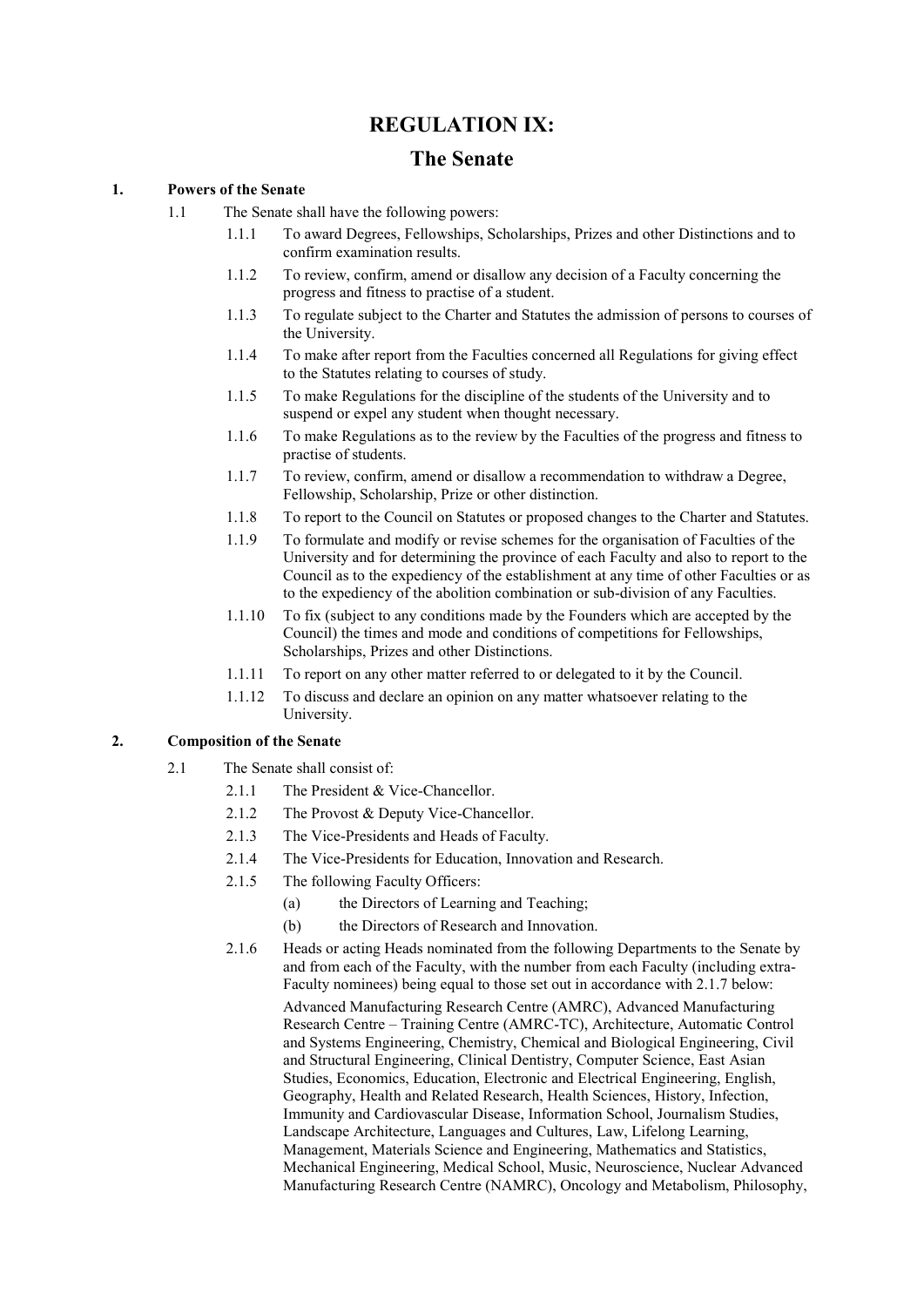Physics and Astronomy, Politics, Psychology, School of Bioscience, Sheffield Methods Institute, Sociological Studies and Urban Studies and Planning.

- <span id="page-1-0"></span>2.1.7 Academic, Teaching, and Research Staff of the University in Grades 7 and above elected by and from that population in each of the Faculties (including extra-Faculty staff). Such representatives shall normally hold office for three years, with approximately a third being open to election each year. These shall be elected by Faculty constituencies, the total to be divided in number in proportion to the size of the electorate in each Faculty (including an extra-Faculty constituency), to be determined annually.
- <span id="page-1-1"></span>2.1.8 Student members comprising six in total from:
	- (a) the President;
	- (b) the Education Officer;
	- (c) four other representatives nominated by the Students' Union.
- <span id="page-1-2"></span>2.1.9 Professional Services staff members comprising six in total from:
	- (a) the Executive Director of Academic Services;
		- (b) the University Librarian;
		- (c) four Professional Services staff in Grades 7 and above elected by and from the Professional Services staff of the University.
- 2.2 Members appointed under paragraph [2.1.8](#page-1-1) and [2.1.9](#page-1-2) shall be members only in respect of the powers of the Senate under paragraph[s 1.1.4](#page-0-0) t[o 1.1.12.](#page-0-1)
- 2.3 Deputies are not permitted except in the following categories and subject to the following conditions, who may appoint a deputy for a specific meeting:
	- 2.3.1 a Head or acting Head of Department may appoint a deputy from the Heads of Department of the Faculty concerned;
	- 2.3.2 the Director of Library Services and Executive Director of Academic Services may only appoint a deputy from their own direct reports;
	- 2.3.3 an Officer of the Students' Union who is a member under paragrap[h 2.1.8](#page-1-1) may appoint a deputy from the Officers of the Students' Union or the Students' Union Council members nominated for this purpose by the President of the Students' Union;
	- 2.3.4 the University Secretary must be notified in advance by the member of Senate that they have nominated a deputy for the specific meeting.
- 2.4 Twenty members of the Senate, including not fewer than eleven members of the senior academic staff (Professors and Heads of Department), shall form a quorum.
- 2.5 In these Regulations "Head of Department" means the Head or Chair of the relevant Department, and "Department" includes, where appropriate, Centre, Division, School or Unit where Senate intends them to have the related delegated powers and as such they are listed in [2.1.6](#page-0-2) above.
- 2.6 The Senate shall, in addition to the members in [2.1](#page-0-3) above, co-opt such members as may be necessary to ensure that:
	- 2.6.1 the senior members of the academic staff (Heads of Department and Professors) shall constitute the majority of the Senate;
	- 2.6.2 Chairs of Senate committees not otherwise in the membership of the Senate are exofficio members.
- 2.7 The University Secretary attends as Secretary to the Senate.

#### **3. Validity of Decisions of the Senate**

- 3.1 Decisions taken at a meeting of the Senate shall not be invalidated because of:
	- 3.1.1 a procedural defect of which the Senate is unaware at the time, provided that the defect, once identified, is at the earliest reasonable opportunity brought to the attention of the Senate and the Senate is asked to consider whether the decision should stand;
	- 3.1.2 a technical defect in the appointment of a Senate Member of which the Senate is unaware at the time;